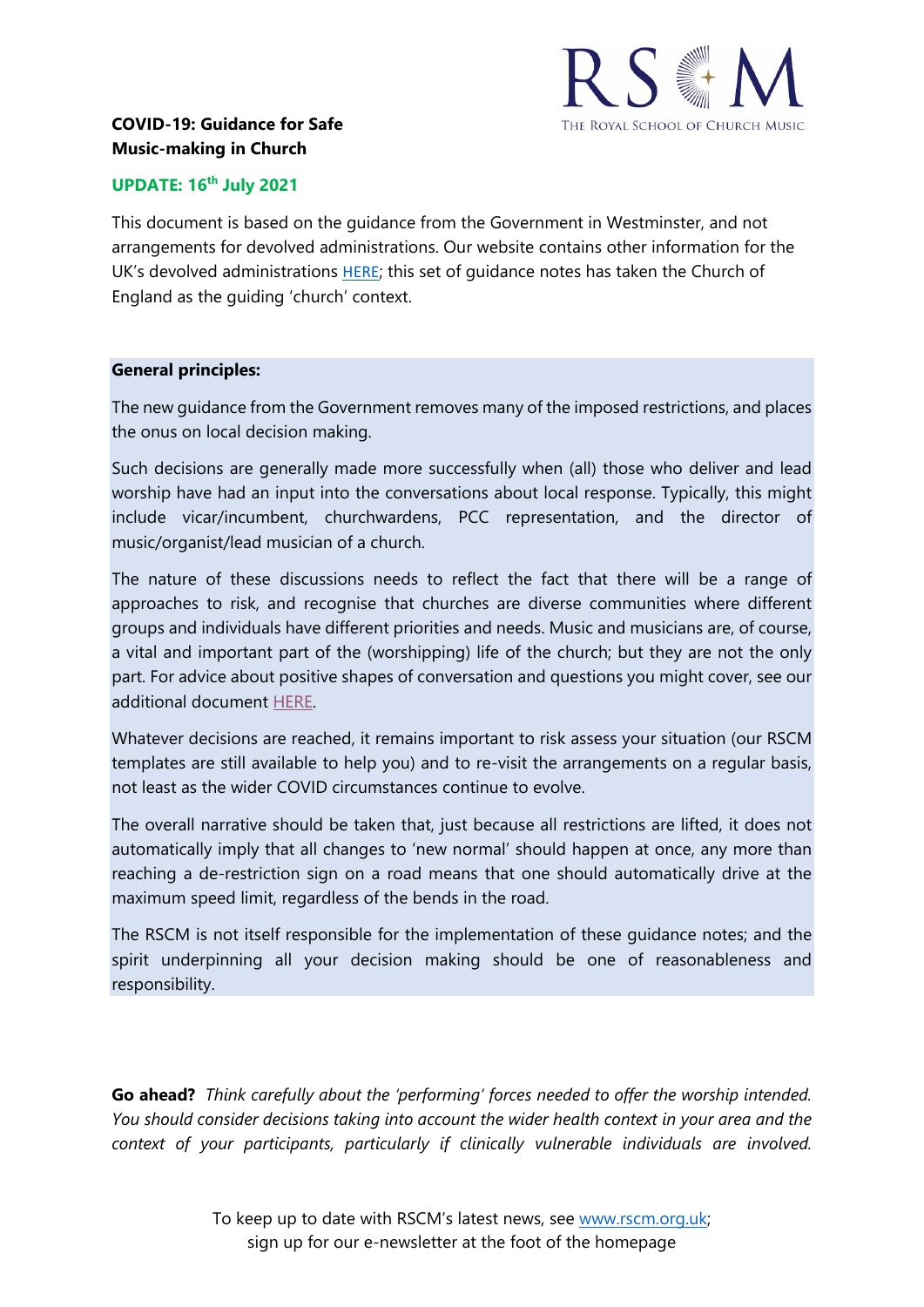**How safe does it need to be?** *In thinking through your potential provision, and in completing risk assessments, you might use a working hypothesis that one or more members of your musicians may be infected with COVID. Do your mitigation measures mean that you are reasonably satisfied that the rest of your group is protected sufficiently?*

## **FAQs**

PLEASE read the document first, but if you have any subsequent questions, you are welcome to email [enquiries@rscm.com.](mailto:enquiries@rscm.com)

- **1. What about the choir: can they sing?** *Yes.*
- **2. So can we resume choir practice as usual?** *Yes.*
- 3. **Can children sing?** *Yes.*
- 4. **How many children (U18s) can be in the choir?** *No limits. RSCM International Chorister Day (Sept 19th) provides a platform to help you re-invigorate your chorister line in the choir: [International Chorister Day | RSCM](https://www.rscm.org.uk/get-involved/international-chorister-day/?highlight=international%20chorister) (NB: this page is being populated at the moment – keep checking back for more materials and resources over the next few weeks)*

### 5. **How many musicians and singers can we have?**

*This will be informed by your own local risk assessment of space available between singers). Good ventilation and duty of care towards singers are both essential.* 

- *6.* **Can the congregation sing?** *Yes! But you need to think about whether wearing masks is a sensible risk mitigation measure for indoor services. For support with getting your congregation singing again, see [HERE](https://sway.office.com/tdKGj4CuIHaTu4OF?ref=Link)*
- 7. **Where can I find Risk Assessment templates?** *Here are links to the RSCM website documents:*

<http://www.rscm.org.uk/wp-content/uploads/2020/08/Risk-assessment-introduction.pdf>

<http://www.rscm.org.uk/wp-content/uploads/2020/08/Risk-assessment-template.pdf>

*Please also refer to the RSCM's webpage for all our Covid-19 resources:* 

<https://www.rscm.org.uk/covid-19-resources-for-churches/>

8. **If someone is ill and potentially diagnosed with COVID, does all the choir have to isolate?** *Wider government regulations on this still apply; regular testing of the choir might be something you could encourage. RSCM has been working with Making Music and the Association of British Choral Directors, and we commend the use of 'Well*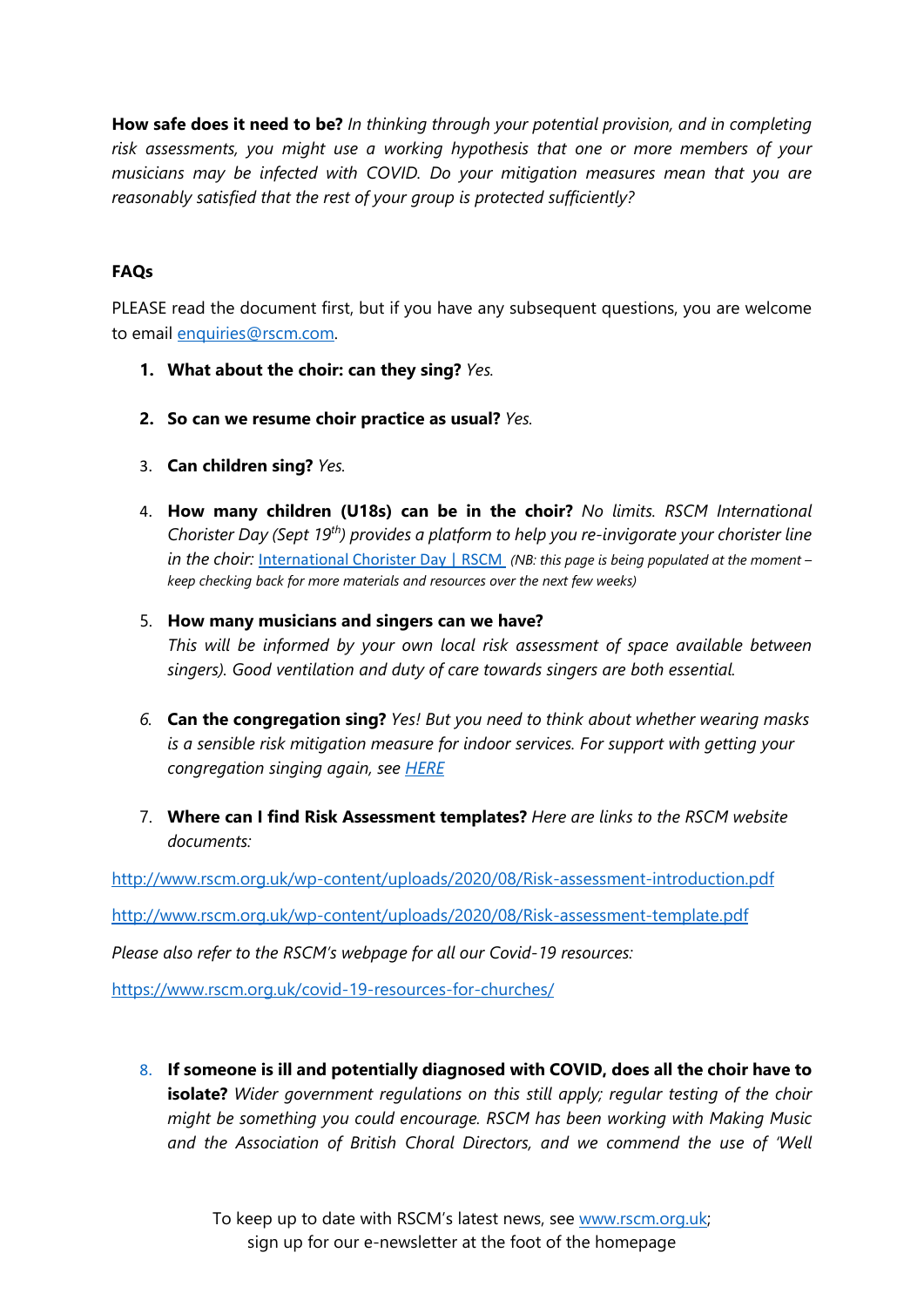*Rehearsed' app for tracking attendance data.* [WellRehearsed app for rehearsals | Making](https://www.makingmusic.org.uk/resource/wellrehearsed-app-covid-19#:%7E:text=WellRehearsed%20is%20a%20free%20and%20anonymous%20rehearsal%20Covid-19,of%20British%20Choral%20Directors%20%28abcd%29%20and%20Making%20Music.)  [Music](https://www.makingmusic.org.uk/resource/wellrehearsed-app-covid-19#:%7E:text=WellRehearsed%20is%20a%20free%20and%20anonymous%20rehearsal%20Covid-19,of%20British%20Choral%20Directors%20%28abcd%29%20and%20Making%20Music.)

- *9.* **Can a choir sing at a pastoral service, then? (e.g. a wedding or funeral)** *Yes.*
- 10. **What do we need to do about music copies?** *No specific restrictions*
- *11.* **Can we use choir robes?** *Yes.*
- 12. **What about masks?** *Local risk assessment.*
- 13. **What (additional) protection does the conductor need?** *Individual circumstances will dictate this, but is a question you should work through.*
- 14. **Can we use the choir stalls?** *Yes.*
- 15. **Do the musicians need to be a specific distance from the congregation?** *No; but you should consider whether some level of distancing is still appropriate.*
- 16. **Can we process in church?** *Yes.*
- 17. **What instruments can we use in worship?** *There are no specific restrictions.*
- *18.* **Can music group singers share microphones?** *There are no specific restrictions, but we would continue to recommend that you take sensible, proportionate precautions.*
- *19.* **Can an Officiant sing (at Evensong for example)?** *Yes.*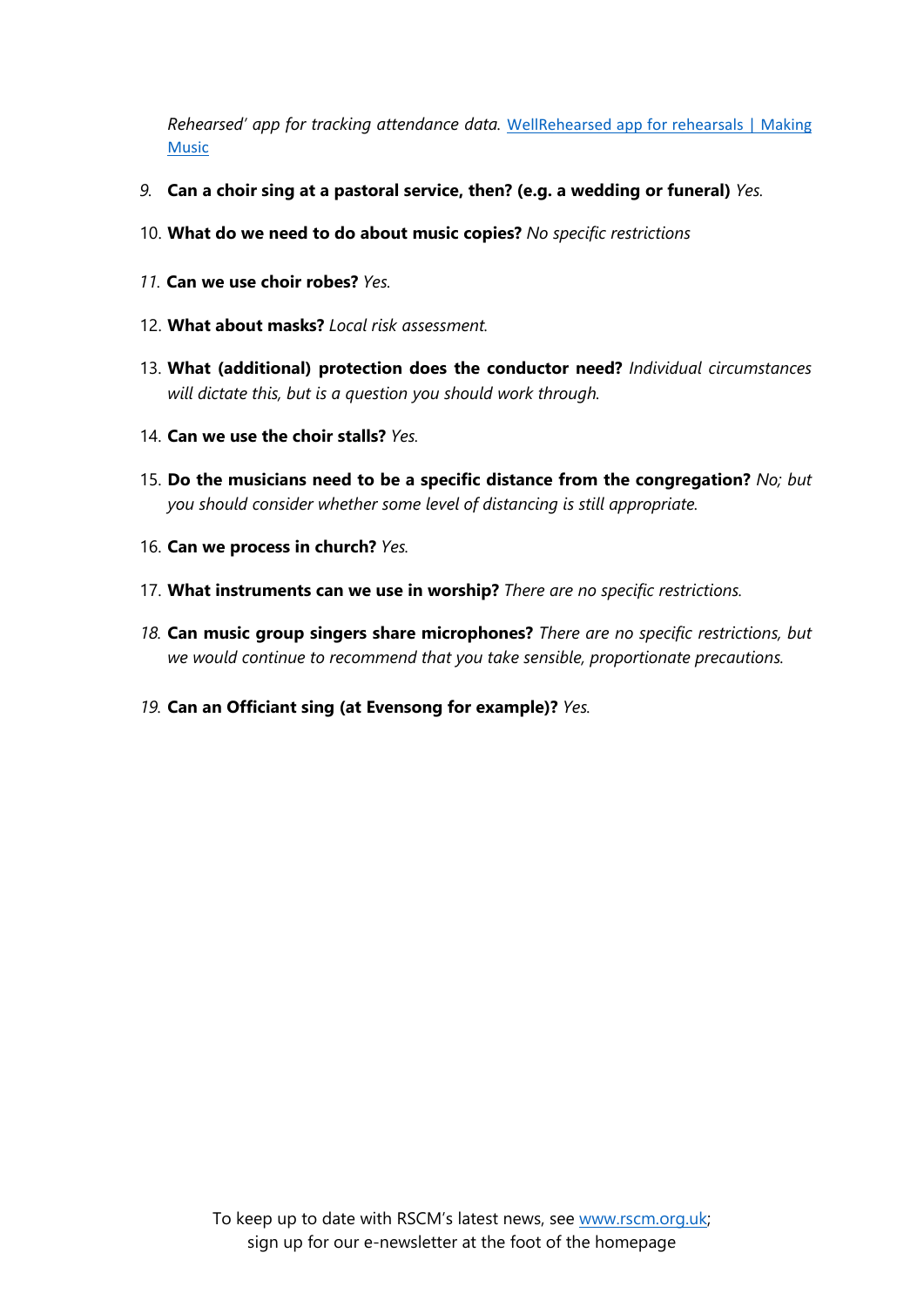To keep up to date with RSCM's latest news, see [www.rscm.org.uk;](http://www.rscm.org.uk/) sign up for our e-newsletter at the foot of the homepage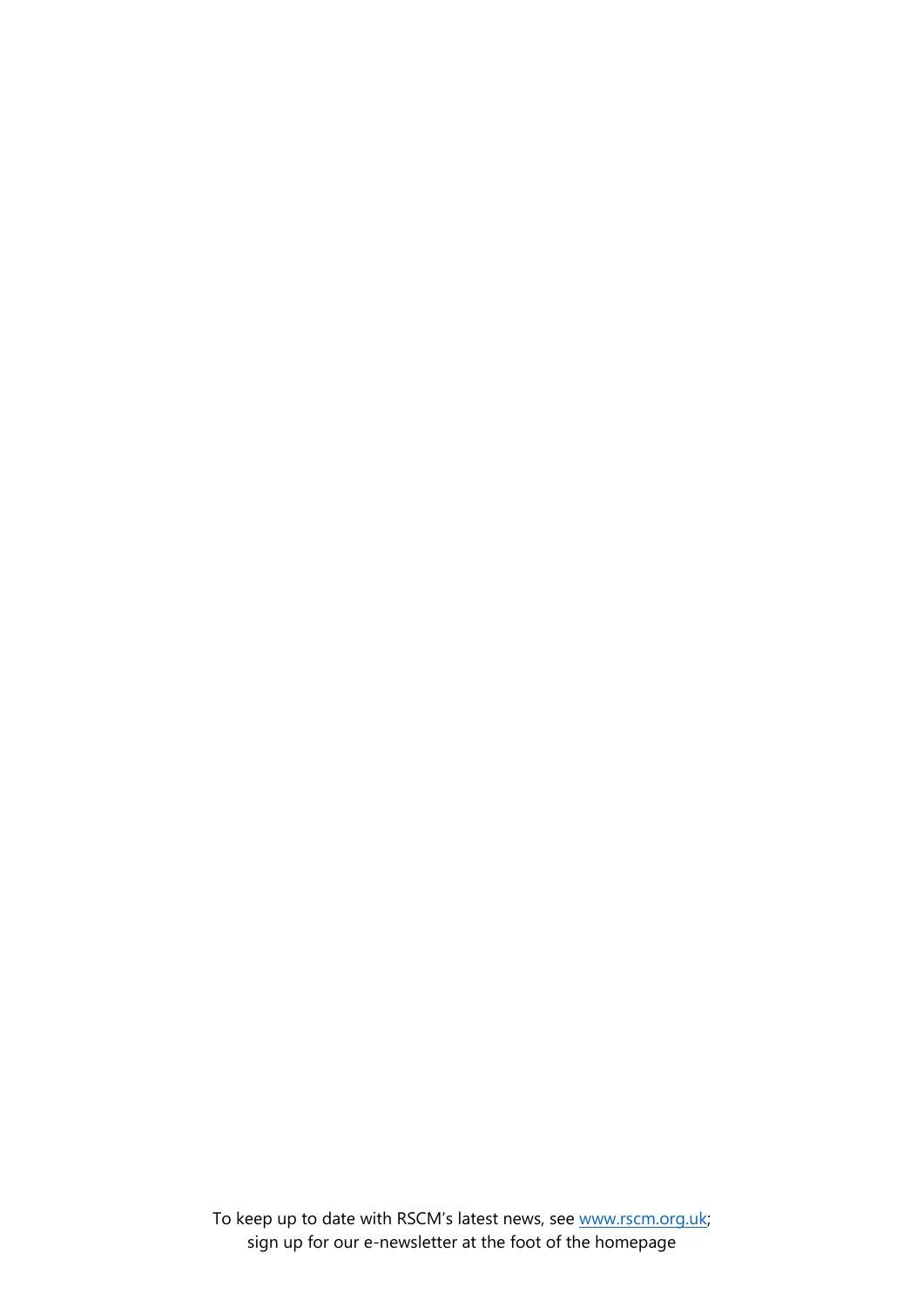# <span id="page-4-0"></span>**Resuming music in worship: Conversation topics you might think about within a discussion in your local situation**



**(a non-exhaustive and optional list):**

- 1. What will the trajectory of the next five months look like? Will there be a number of phases?
- 2. What do we want to prioritise in resuming first? (e.g. choir singing; congregation singing one hymn with mask on etc; or congregation resuming hymn singing and choir singing music at a separate service.)
- 3. What will we look to bring back differently?
- 4. Who needs to be brought into consultation about our plans, so that they feel 'heard'?
- 5. Who do we need to *inform* about our plans? How will we do that successfully?
- 6. How will we address concerns of particular groups? Choir? Congregation? The clinically vulnerable?

### **More music-specific topics (physical parameters):**

- 1. Is there adequate ventilation?
- 2. Do we need to think afresh about spacing of singers and/or instrumentalists?
- 3. Does the director/conductor need extra mitigation measures (e.g. a screen?)
- 4. Is there a need to create/maintain a physical distance between congregation and musicians?

### **Actual music considerations, for the music leader:**

- 1. What do you want to prioritise first resuming old music? Learning new? Simple repertoire, or work at something more substantial?
- 2. How will you re-engage and re-energise your singers and musicians?
- 3. How many musicians should you use? Some? All? Rota?
- 4. How will you re-connect your congregation with singing, at the moment when they start again?